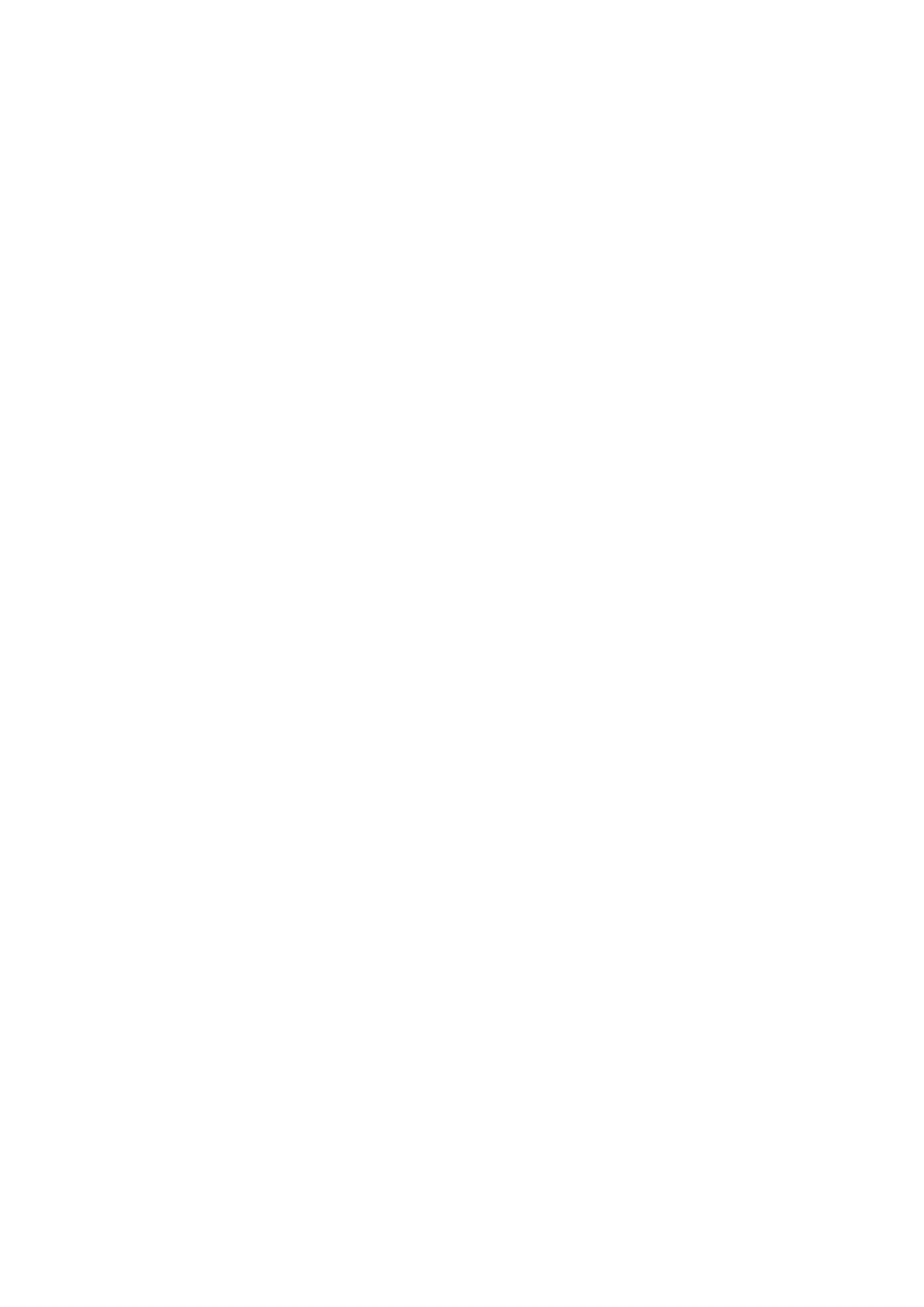# **TABLE OF CONTENTS 12 FEBRUARY 2015**

|    | <b>Business</b><br>Page No. |                                                |                |  |
|----|-----------------------------|------------------------------------------------|----------------|--|
|    |                             |                                                |                |  |
| 1. |                             | <b>Meeting Conduct</b>                         | 5              |  |
|    |                             | 1.1 Apologies                                  | 5              |  |
|    |                             | 1.2 Conflict of Interest Declarations          | 5              |  |
|    |                             | 1.3 Confirmation of Minutes                    | 5              |  |
|    |                             | 1.4 Public Participation                       | 5              |  |
|    |                             | 1.5 Deputations                                | 5              |  |
|    |                             | 1.6 Items not on the Agenda                    | 5              |  |
| 2. | <b>Oral Reports</b>         |                                                | 5              |  |
|    | 2.1                         | <b>Policing in Tawa</b>                        | 5              |  |
|    |                             | 2.2 Tawa Volunteers Fire Brigade               | 5              |  |
|    | 2.3                         | <b>Members' Reports</b>                        | 7              |  |
|    | 2.4                         | <b>Tawa Community Board Discretionary Fund</b> | $\overline{7}$ |  |
|    | 2.5                         | Neighbours' Day                                | $\overline{7}$ |  |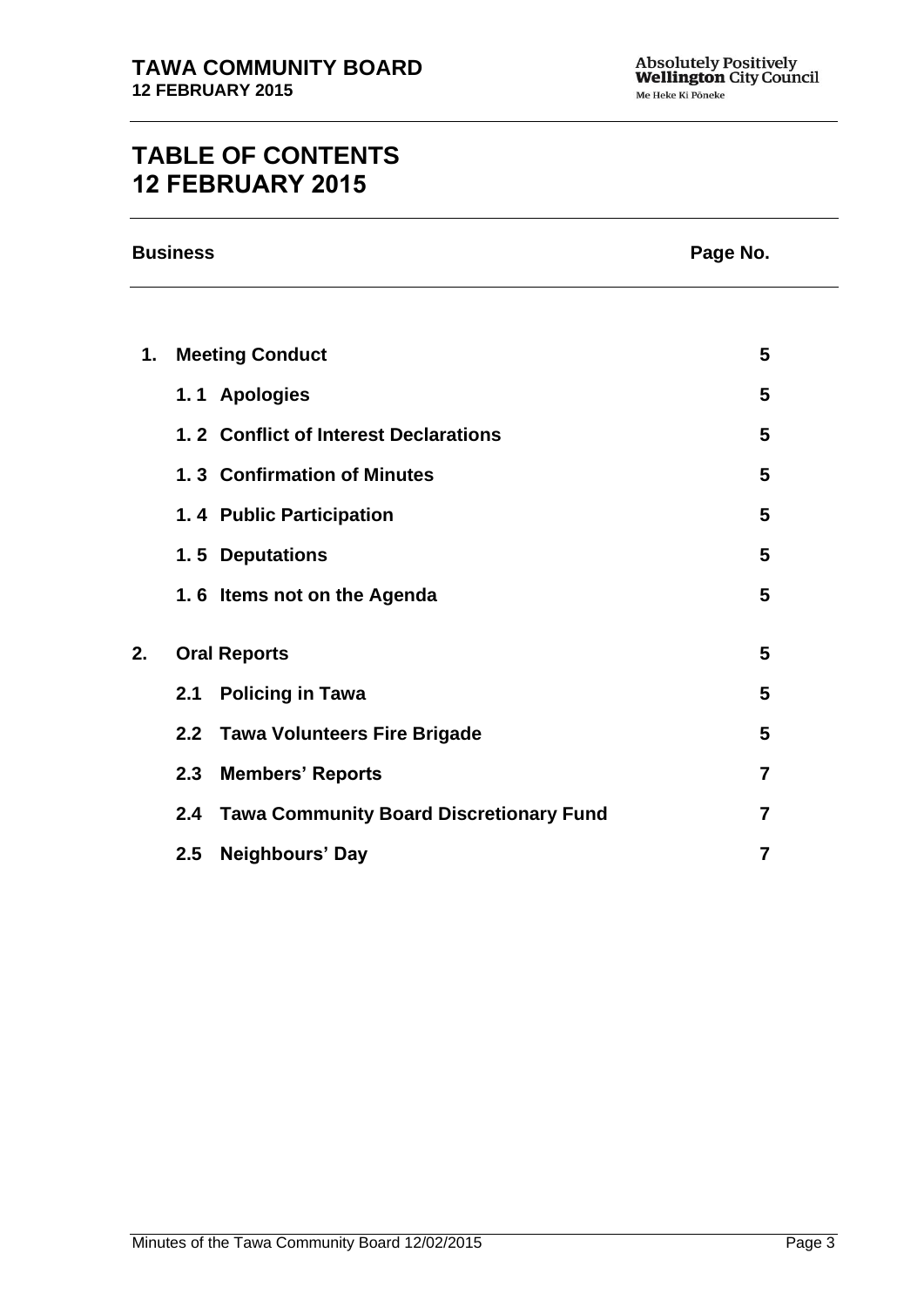| 3. | <b>Reports</b>   |                                                                                                          |   |
|----|------------------|----------------------------------------------------------------------------------------------------------|---|
|    | 3.1              | LTP 2015/25 update report                                                                                |   |
|    | 3.2              | <b>Report on activities of Parks, Sport and Recreation</b>                                               | 7 |
|    | $3.3 -$          | <b>Mervyn Kemp Library and Tawa Community Centre</b><br><b>Quarterly Report: October - December 2014</b> | 7 |
|    |                  | 3.4 2015 Community Boards Conference                                                                     | 8 |
|    | 3.5              | <b>Resource Consent Applications and Approvals for 26</b><br>November 2014 to 26 January 2015            | 8 |
|    | 3.6 <sub>1</sub> | <b>Forward Programme</b>                                                                                 | 8 |
|    | 3.7              | <b>Current and Upcoming Council Consultations Items</b>                                                  | 9 |
|    |                  |                                                                                                          |   |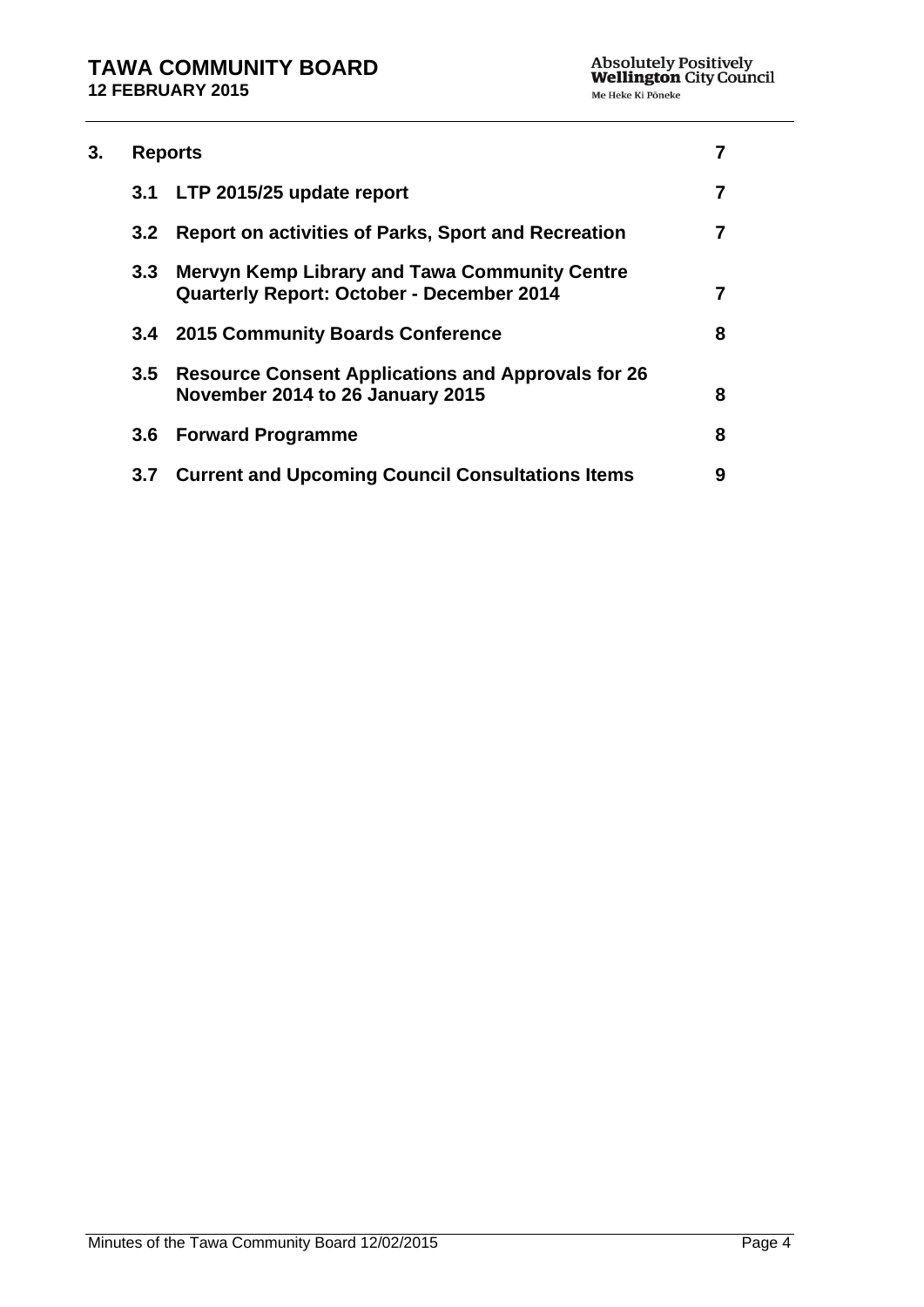## <span id="page-4-0"></span>**1 Meeting Conduct**

## <span id="page-4-1"></span>**1. 1 Apologies**

#### **Moved Robert Tredger, seconded Graeme Hansen**

#### **Resolved**

That the Tawa Community Board:

Accept the apologies received from Councillor Lester

**Carried**

## <span id="page-4-2"></span>**1. 2 Conflict of Interest Declarations**

There were no conflict of interest declarations.

#### <span id="page-4-3"></span>**1. 3 Confirmation of Minutes**

#### **Moved Robert Tredger, seconded Margaret Lucas**

#### **Resolved**

That the Tawa Community Board:

Approve the minutes of the Tawa Community Board Meeting held on 11 December 2014, having been circulated, that they be taken as read and confirmed as an accurate record of that meeting.

**Carried**

#### <span id="page-4-6"></span>**1. 4 Public Participation**

There were no public participants.

#### <span id="page-4-5"></span>**1. 5 Deputations**

There were no deputations.

#### <span id="page-4-4"></span>**1. 6 Items not on the Agenda**

There were no items not on the agenda.

## <span id="page-4-7"></span>**2 Oral Reports**

## **2.1 Policing in Tawa**

The Police sent their apologies as they were unable to attend the meeting.

## **2.2 Tawa Volunteers Fire Brigade**

The Tawa Volunteers Fire Brigade sent their apologies as they were unable to attend the meeting.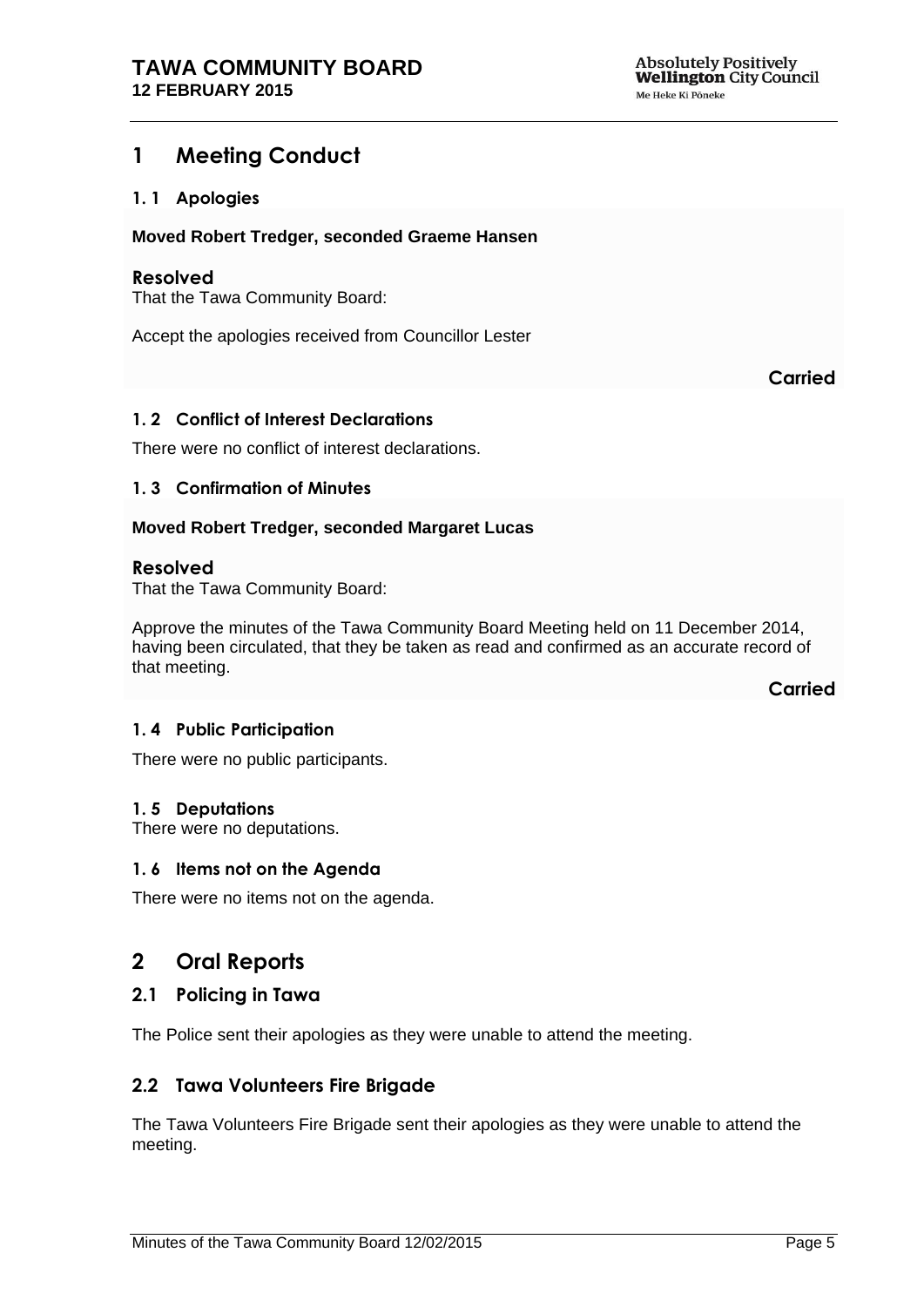## **2.3 Members' Reports**

Jack Marshall attended the recent community meeting regarding the issue around smells from Spicer Landfill. In addition, he has been looking into the safety issue raised around the railway crossing near Tawa Pool. He has also been involved in preparing for the community meeting to be held on 18 February 2015 regarding the local government re-organisation proposal.

Richard Herbert has attended meetings regarding a community garden in Tawa and has been involved in preparing for the community meeting to be held on 18 February 2015 regarding the local government re-organisation proposal.

Councillor Malcolm Sparrow attended a number of meetings including a recent community meeting regarding the issue around smells from Spicer Landfill.

Graeme Hansen also attended the recent community meeting held regarding Spicer Landfill, as well as dealing with roading issues, which included site visits.

Margaret Lucas is working on publicising the Tawa Community Board grants process as the Tawa Community Board Grants Subcommittee meets on 26 March 2015 to assess grants applications received. In addition to this, Margaret has also attended meetings regarding the local government re-organisation proposal, community gardens, Neighbours' Day and the Tawa Memorial project.

The Chair, Robert Tredger has been preparing for the community meeting to be held on 18 February 2015 regarding the local government re-organisation proposal, as well as attending a number of committee meetings at Council regarding medium density issue for Karori and Tawa as part of the Draft Wellington Urban Growth Plan.

## **2.4 Tawa Community Board Discretionary Fund**

## **Moved Richard Herbert, seconded Margaret Lucas**

## **Resolved**

That the Tawa Community Board

1. Agrees to confirm the allocation of \$1500 from the Tawa Community Board Discretionary Fund to the Rotary Club of Tawa for co-ordination and installation of the next replantings exchange of the Tawa Main Road business centre hanging baskets and that the amount of \$600 currently set aside in the Discretionary Fund for the purchase of hanging baskets be reversed. That the Tawa Community Board:

## **Carried**

## **Moved Robert Tredger, seconded Margaret Lucas**, the following motion:

## **Resolved**

That the Tawa Community Board:

2. Agrees to approve expenditure of \$223 relating to advertising and organising public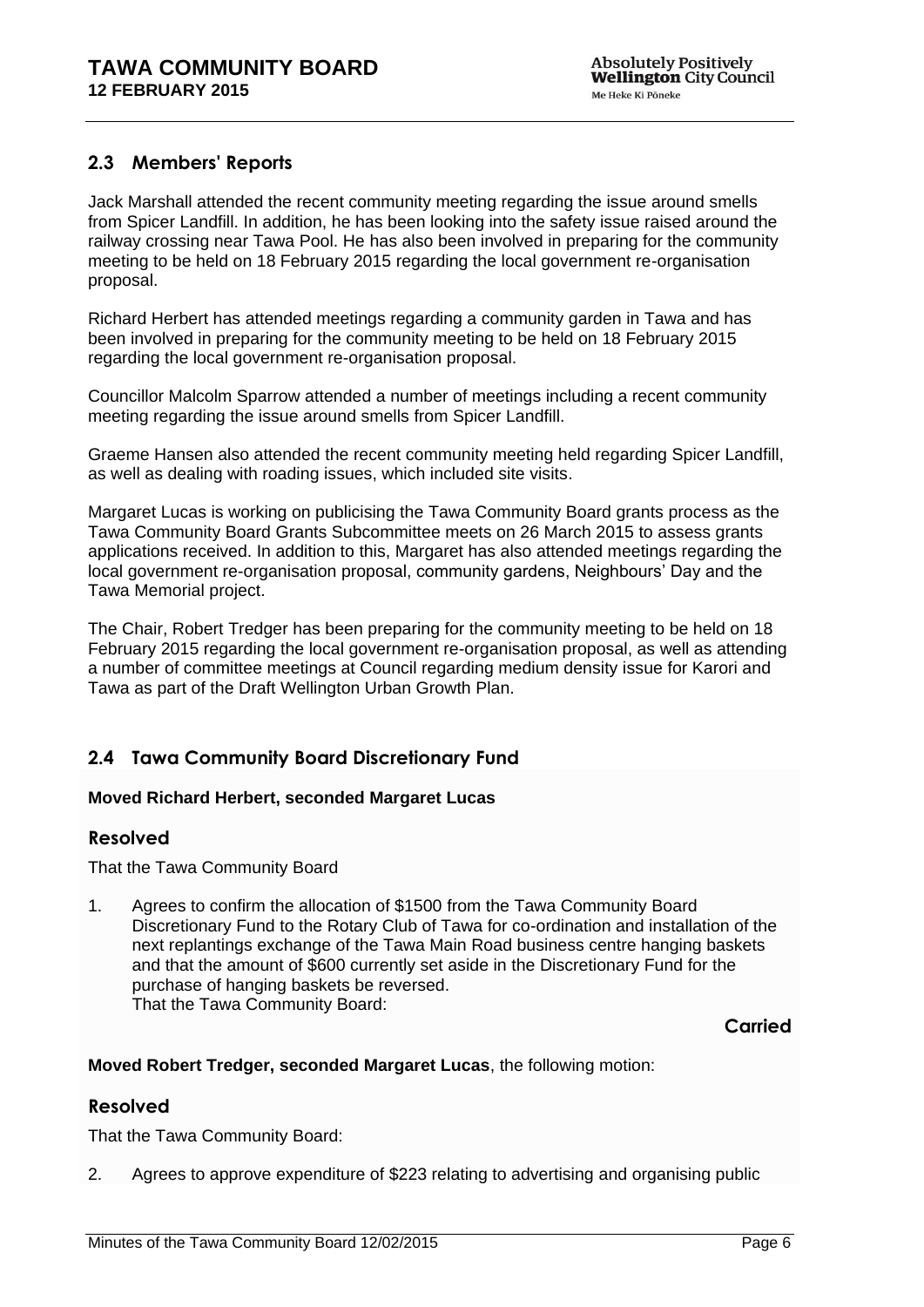**Absolutely Positively Wellington** City Council Me Heke Ki Põneke

meetings.

**Carried**

## **2.5 Neighbours' Day**

Councillor Malcolm Sparrow provided the Board with an update on the arrangements being made for Neighbours Day which is planned for March 2015.

## <span id="page-6-1"></span>**3. Reports**

## <span id="page-6-0"></span>**3.1 LTP 2015/25 update report**

Brian Hannah, Director of Strategy and Planning, was present to update the Board on the content of Council's draft 2015/2025 Long-term plan. The key focus of the plan is investing for growth in Wellington. Council will meet on 25 February 2015 and approve the content of the Long-term plan and the consultation document.

## **Moved Robert Tredger, seconded Jack Marshall**

## **Resolved**

That the Tawa Community Board:

1. Receive the information.

**Carried**

## <span id="page-6-2"></span>**3.2 Report on activities of Parks, Sport and Recreation**

## **Moved Robert Tredger, seconded Richard Herbert**

## **Resolved**

That the Tawa Community Board:

1. Receive the information.

**Carried**

## <span id="page-6-3"></span>**3.3 Mervyn Kemp Library and Tawa Community Centre Quarterly Report: October - December 2014**

## **Moved Robert Tredger, seconded Graeme Hansen**

## **Resolved**

That the Tawa Community Board:

1. Receive the information.

**Carried**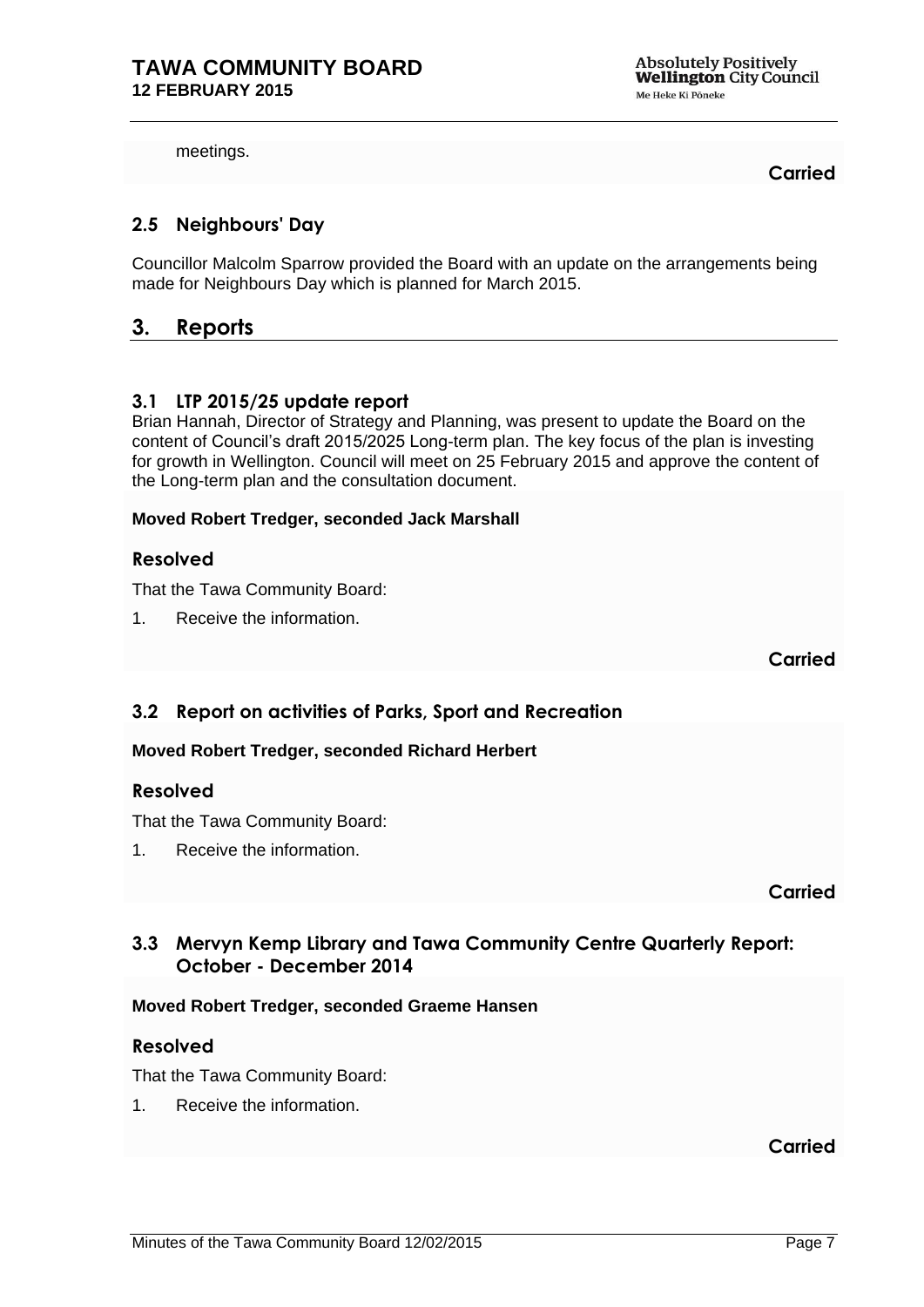## <span id="page-7-0"></span>**3.4 2015 Community Boards Conference**

## **Moved Graeme Hansen, seconded Robert Tredger**

## **Resolved**

That the Tawa Community Board:

- 1. Receive the information.
- 2. Note that the costs associated with attending the conference have been approved in accordance with the Deputy Mayor's delegation and that the costs are funded from the approved elected members' budget.
- 3. Nominate Alistair Sutton and Jack Marshall and agreed that these two members of the Tawa Community Board attend the New Zealand Community Boards Conference to be held from 14 – 16 May 2015.
- 4. Note that the in accordance with Council policy, the attendees will be required to provide a written report back on the conference to a meeting of the Tawa Community Board.

## **Carried**

## <span id="page-7-1"></span>**3.5 Resource Consent Applications and Approvals for 26 November 2014 to 26 January 2015**

**Moved Robert Tredger, seconded Graeme Hansen**, the following motion:

## **Resolved**

That the Tawa Community Board:

1. Receive the information.

## **Carried**

## <span id="page-7-2"></span>**3.6 Forward Programme**

## **Moved Robert Tredger, seconded Graeme Hansen**

## **Resolved**

That the Tawa Community Board:

- 1. Receive the information.
- 2. Amend the work programme to include the following items:
	- Update on the dog issues in Tawa (following the Board's request for a report to go to the Environment Committee)
	- Update on the 2015-2025 Long-term Plan
	- Ratification of the Board's submission on the Local Government Commission's reorganisation proposal
	- Update on Neighbours Day